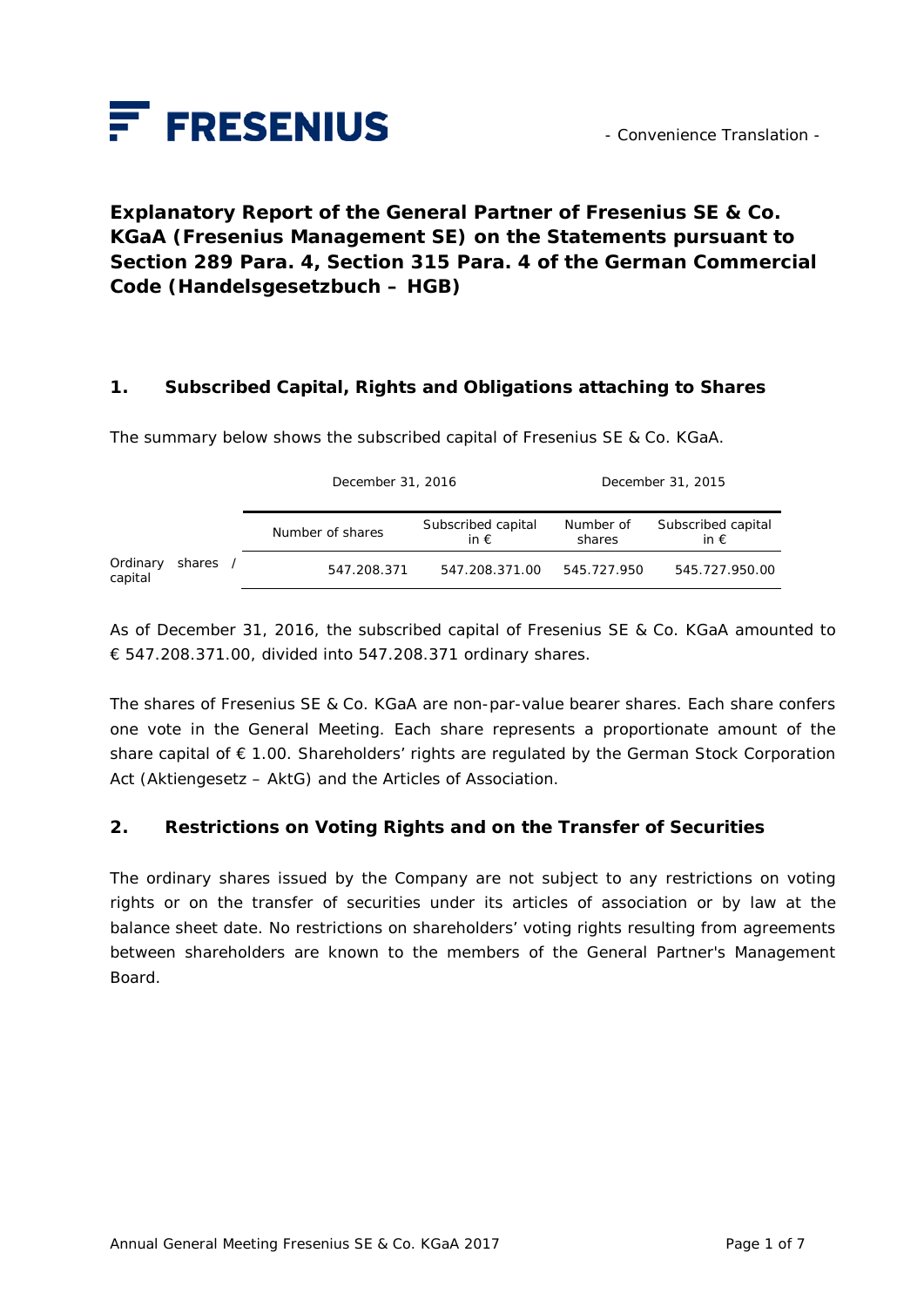### **3. Holdings relating to more than Ten Percent of Voting Rights**

The Else Kröner-Fresenius-Stiftung, being the largest shareholder, informed Fresenius SE & Co. KGaA on December 16, 2016 that it holds 144,695,094 ordinary shares of Fresenius SE & Co. KGaA. This corresponds to a voting interest of 26.44%. No other direct or indirect holdings in the Company's share capital that exceed 10% of the voting rights are known to the members of the General Partner's Management Board.

### **4. Securities carrying Special Rights granting Controlling Powers**

None of the shares issued by the Company carry special rights granting their holders any controlling powers.

## **5. How Rights Are Exercised on Shares under an Employee Share Scheme if not Directly by Employees**

No information is available on the exercise of voting rights on shares under an employee share scheme where the rights are not directly exercised by employees.

## **6. Legal Provisions and Provisions of the Articles of Association on the Appointment and Dismissal of the Management and on Amendments of the Articles of Association**

Pursuant to Article 7 para. 2 of the Articles of Association of Fresenius SE & Co. KGaA, the general partner is responsible for the management of Fresenius SE & Co. KGaA. Fresenius Management SE is the general partner to the Company. Pursuant to Article 6 para. 3 of the Articles of Association of Fresenius SE & Co. KGaA the general partner is excluded from the Company

• if and as soon as all shares in the general partner are no longer held directly or indirectly by a person holding more than 10 % of the share capital of the Company, directly or indirectly via a controlled enterprise within the meaning of Section 17 German Stock Corporation Act; this will not apply if and when all shares in the general partner are held directly or indirectly by the Company; or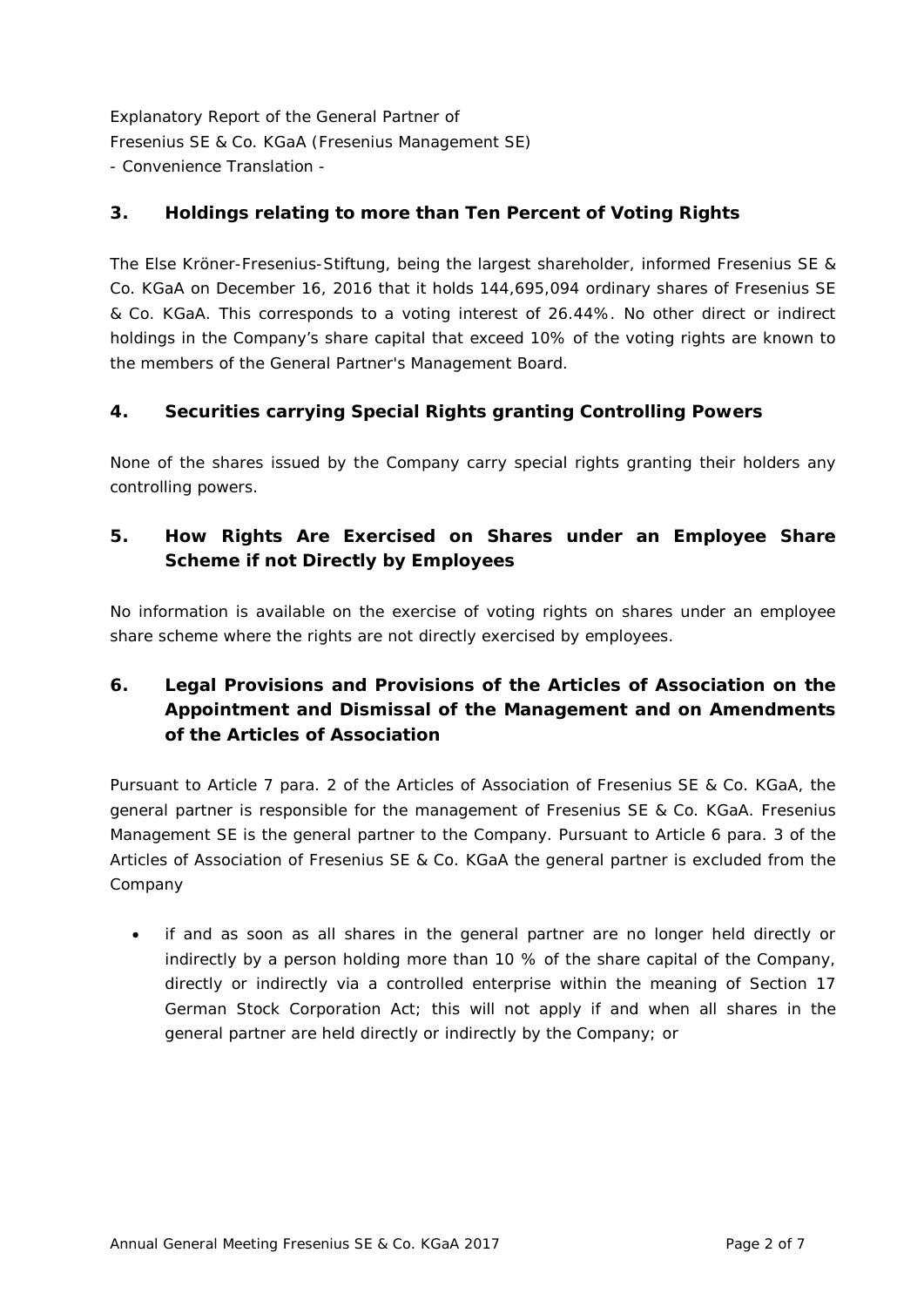• if the shares in the general partner are acquired by a person who does not, within twelve months after such acquisition takes effect, submit a takeover bid or a compulsory bid to the shareholders of the Company pursuant to the rules of the German Securities Acquisition and Takeover Act (WpÜG) according to the following stipulations. The consideration offered to the other shareholders must take account of a payment made by the acquirer to the holder of the shares in the general partner for the acquisition of the shares in the general partner and the Company in excess of the sum of the general partner's equity and of the average stock exchange price of the shares in the Company being acquired, during the last five stock exchange trading days before the day of the conclusion of the agreement on the acquisition of the shares in the general partner.

The other statutory grounds for withdrawal of the general partner remain unaffected.

The appointment and the replacement of members of the Management Board of the general partner are governed by the legal provisions in Article 39 Council Regulation (EC) No. 2157/2001 of 8 October 2001 on the Statute for a European Company (SE) (SE Regulation), Section 16 SE Implementation Act (SEAG) and Sections 84, 85 of the German Stock Corporation Act as well as Article 7 para. 1, 2 of the Articles of Association of Fresenius Management SE. The members of the Management Board are appointed and dismissed by the Supervisory Board of the general partner, Fresenius Management SE. The Articles of Association of Fresenius Management SE permit that deputy members of the management board are appointed. The members of the Management Board are appointed for a maximum of five years. They may be reappointed.

The Supervisory Board may revoke the appointment of a member of the Management Board for cause. Causes are, in particular, a gross breach of the Management Board member's duties and a vote of no confidence by the General Meeting.

Changes to the Articles of Association are made in accordance with Section 278 Para. 3, Section 179 of the German Stock Corporation Act and Article 17 para. 3 of the Articles of Association of Fresenius SE & Co. KGaA. According to Section 285 Para. 2 Sentence 1 of the German Stock Corporation Act, amendments to the Articles of Association require the consent of the general partner.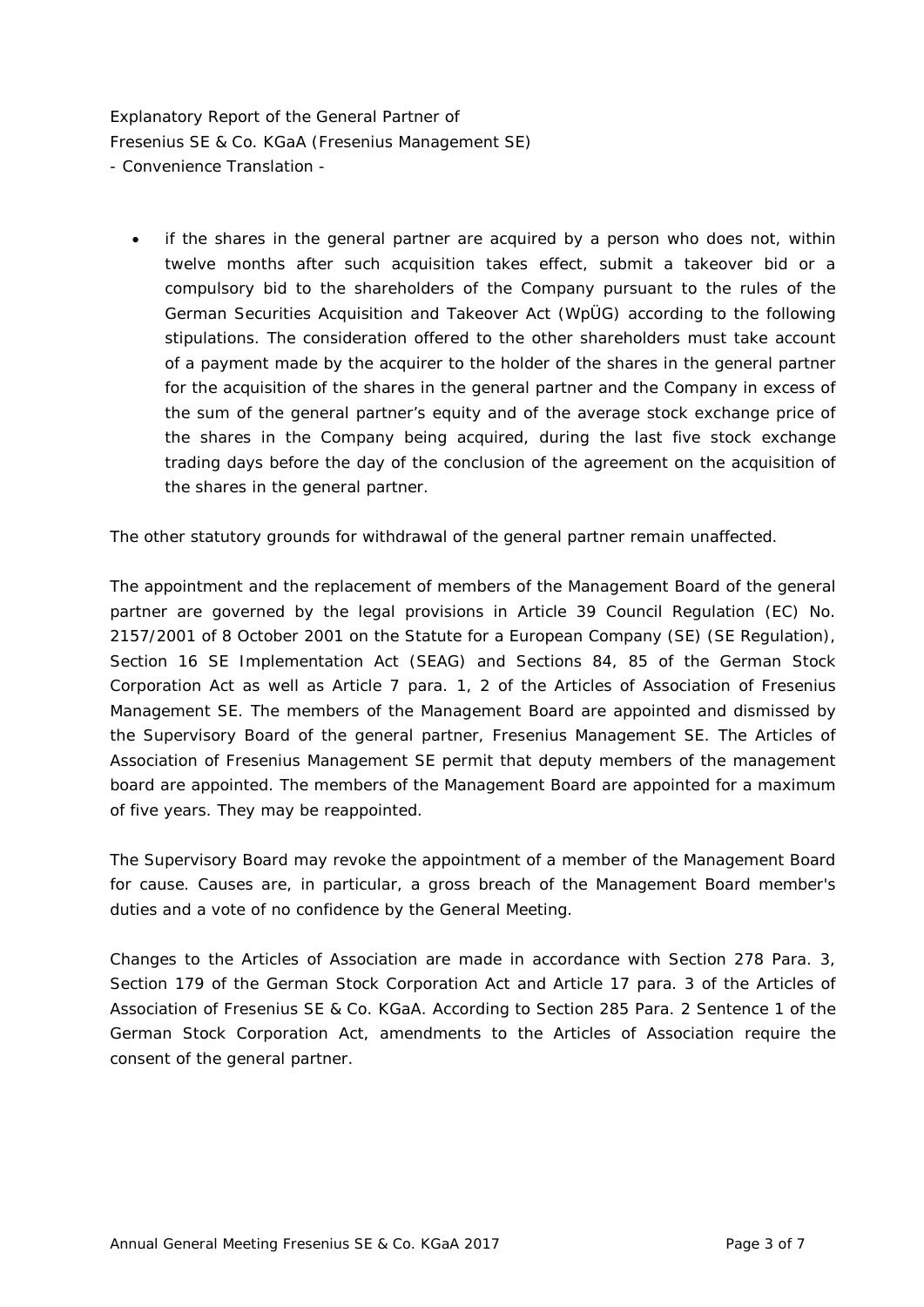#### **7. Powers of the General Partner to Issue and Buy Back Shares**

By resolution of the Annual General Meeting, Fresenius Management SE, as general partner, is authorized, subject to the consent of the Supervisory Board of Fresenius SE & Co. KGaA:

• to increase the subscribed capital of Fresenius SE & Co. KGaA by a total amount of up to € 114.851.824.00 until May 15, 2019, through a single or multiple issuance of new bearer ordinary shares against cash contributions and / or contributions in kind (Authorized Capital I). Shareholders' pre-emptive rights of subscription can be excluded.

In addition, there are the following conditional capitals in the context of stock options plans, adjusted for stock options that have been exercised in the meantime:

- The subscribed capital is conditionally increased by up to  $\epsilon$  5.017.585.00 through the issuance of new bearer ordinary shares (Conditional Capital I). The conditional capital increase will only be executed to the extent that convertible bonds for ordinary shares have been issued under the 2003 Stock Option Plan and the holders of these convertible bonds exercise their conversion rights.
- The subscribed capital is conditionally increased by up to  $\epsilon$  5.980.888.00 through the issuance of new bearer ordinary shares (Conditional Capital II). The conditional capital increase will only be executed to the extent that subscription rights have been or will be issued under the 2008 Stock Option Plan, the holders of these subscription rights exercise their rights, and the Company does not use its own treasury shares to service the subscription rights or does not exercise its right to make payment in cash, whereby the granting of subscription rights to the Management Board of the general partner, and their settlement, shall be solely and exclusively the responsibility of its Supervisory Board.
- The share capital of the Company is conditionally increased by up to Euro 25,200,000.00 by the issuance of up to 25,200,000.00 new ordinary bearer shares (Conditional Capital IV). The conditional capital increase will only be implemented to the extent that subscription rights have been or will be issued in accordance with the Stock Option Program 2013, the holders of subscription rights exercise their rights and the Company does not grant treasury shares to satisfy the subscription rights, whereas the General Partner's Supervisory Board shall be exclusively competent regarding the granting and settlement of subscription rights to members of the General Partner's Management Board.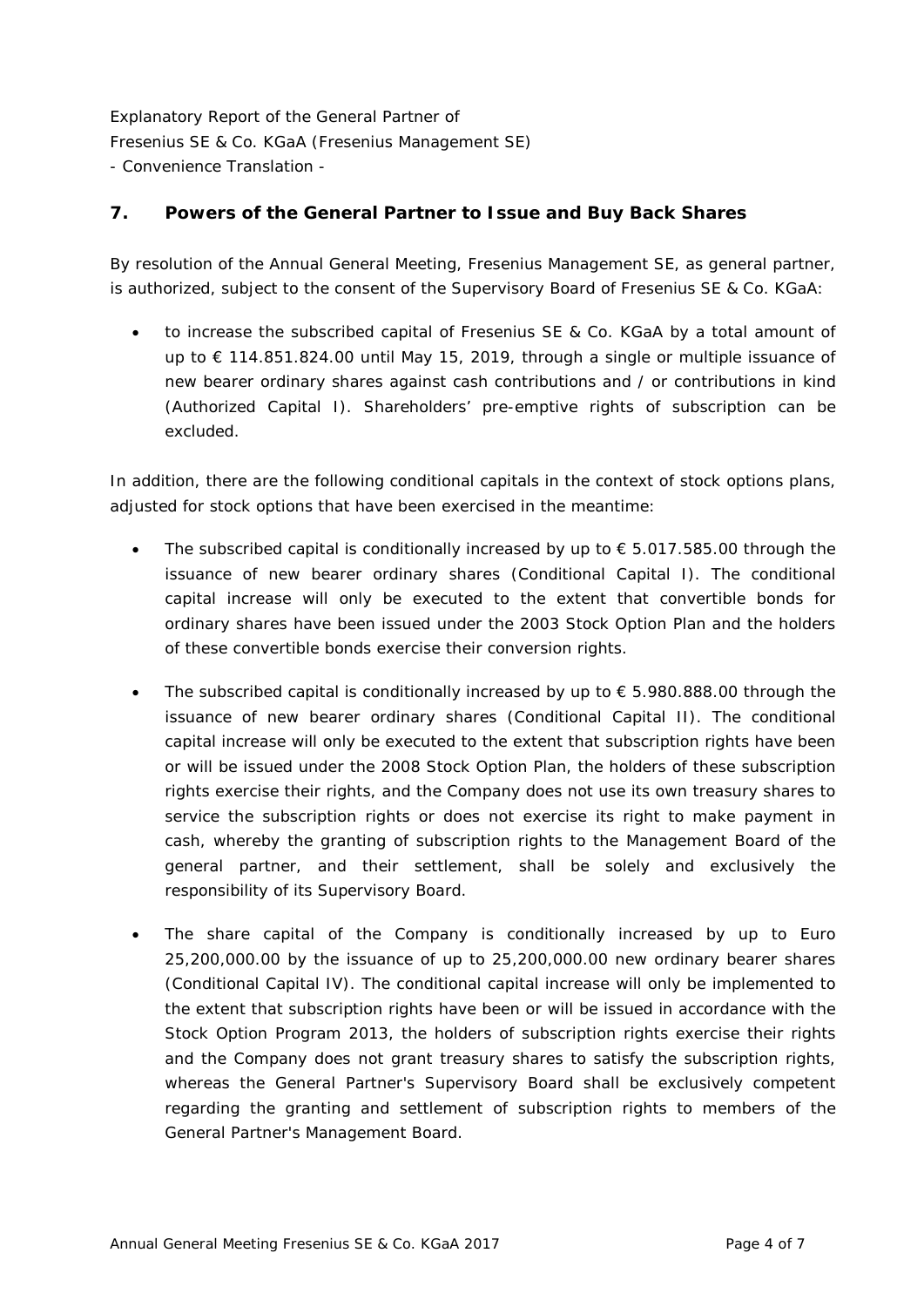Finally, there is the following conditional capital in the context of convertible bonds and / or option bonds which have been issued based on the authorization of the general partner by the Annual General Meeting:

The subscribed capital is conditionally increased by up to  $\epsilon$  48,971,202.00 through the issuance of new bearer ordinary shares (Conditional Capital III). The conditional capital increase shall only be implemented to the extent that the holders of convertible bonds issued for cash or of warrants from option bonds issued for cash which have been issued based on the authorization of the general partner by the Annual General Meeting on May 16, 2014 by Fresenius SE & Co. KGaA or by a group company until May 15, 2019 - exercise their conversion or option rights and as long as no other forms of settlement are used.

The Annual General Meeting authorized the Company to purchase and use its own shares up to a maximum amount of 10% of the capital stock until May 15, 2019, of which a maximum amount of up to 5% of the capital stock may be purchased using equity derivatives. Shareholders' pre-emptive rights of subscription can be excluded. As of December 31, 2016, the Company had not utilized this authorization.

Item 6 of the agenda of the Annual General Meeting on May 12, 2017 provides for a resolution on the amendment of the Stock Option Program 2013 of Fresenius SE & Co. KGaA (as financial information in accordance with US-GAAP will no longer be provided). This shall be accompanied with an – editorial – amendment of the above mentioned Conditional Capital IV in Article 4 para. 8 sentence 2 of the Articles of Association.

### **8. Significant Agreements Conditional upon a Change of Control Following a Takeover Bid**

Under certain circumstances, a change of control as the result of a takeover bid could impact some of our long-term financing agreements embodying change of control provisions. These provisions are customary change of control clauses that grant creditors the right of premature call in the event of a change of control. However, the right of premature call usually only becomes effective if the change of control is followed by a downgrading of the Company's rating.

There are no other significant agreements between Fresenius SE & Co. KGaA and other persons that are conditional upon a change of control following a takeover bid.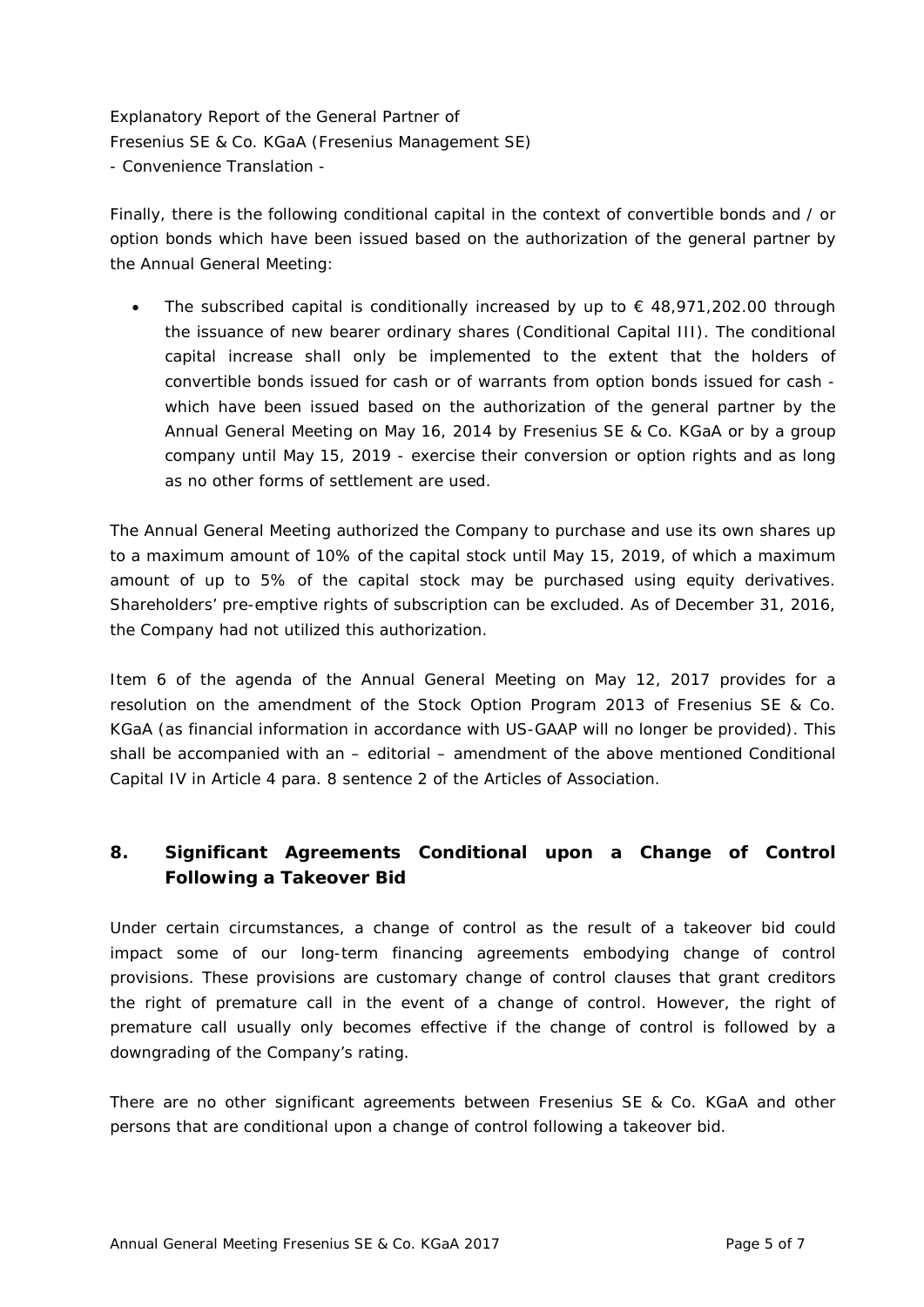## **9. Agreements of the Company concluded with Members of the Management Board of the General Partner or Employees Providing for Compensation in the Event of a Takeover Bid**

The service contracts of the Management Board members of the general partner do not contain any express provisions dealing with a change of control. No compensation in the event of a takeover bid has been agreed on with employees, either.